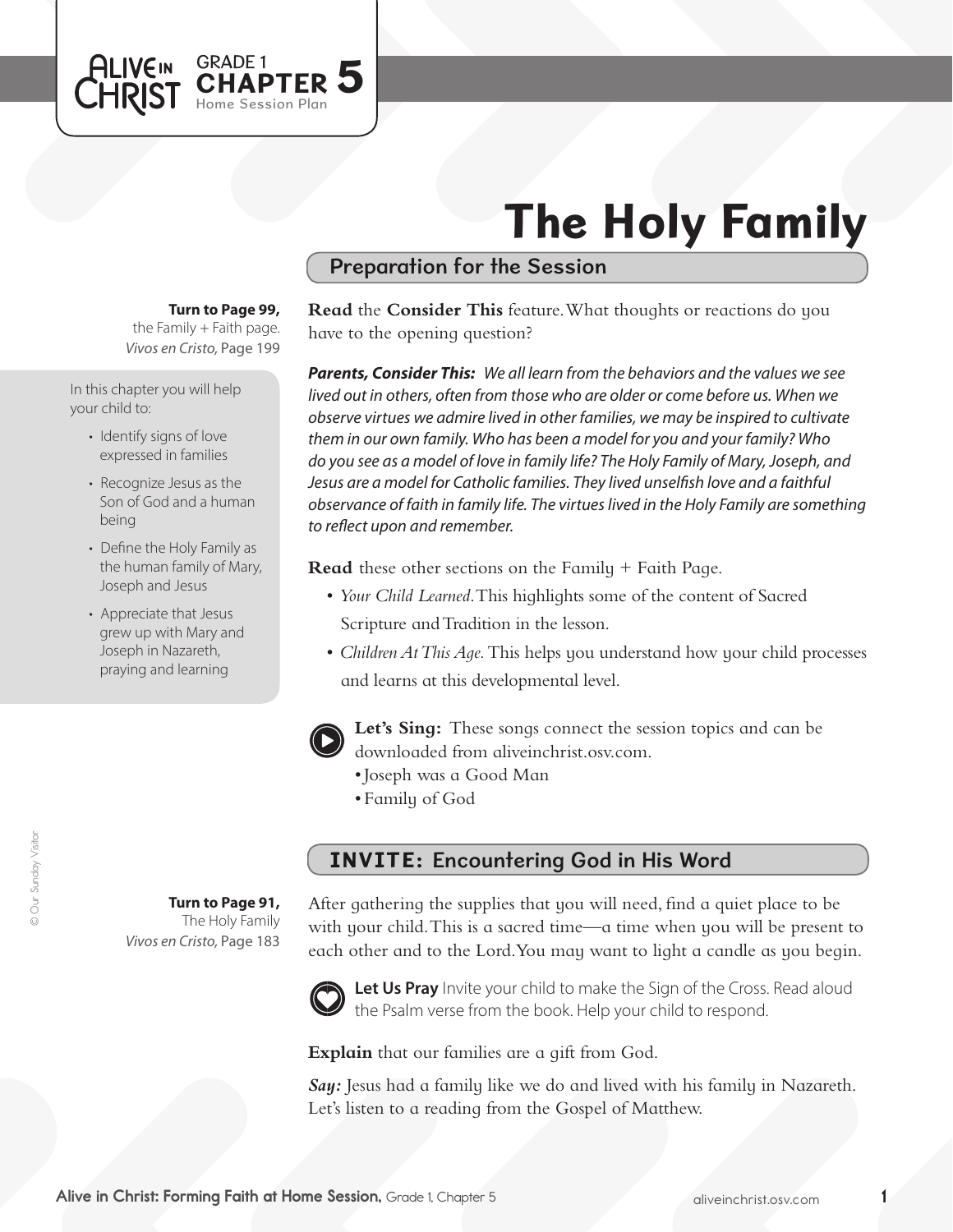**Guide** your child through the Preparing for God's Word Ritual you learned in the Introduction Session or play Track 1 of the Songs of Scripture CD.

- Proclaim God's Word in the Parchment Paper box on the page.
- Maintain several moments of silence.
- Ask: What did you hear God say to you today?

**Invite** your child to respond and also share what you heard.

Now, look at the *What Do You Wonder?* box.

*Say:* Our families are all different. Some families may have many brothers and sisters or none. Some may live in a big city or in the country on a farm.

**Share** the observation of the size of your family and what environment you live in.

**Invite** your child to respond to the questions. Prompt what else they might wonder about what it was like for Jesus to grow up in Nazareth.

# DISCOVER: Learning God's Truth

**Turn to Page 92,** Family Love *Vivos en Cristo,* Page 185 Talk to your child about families. Remind your child that some families are large and some are small. Some children live with their parents and some live with their grandparents.Tell your child that God loves all families.

*Ask:* How can families show love?

Family Love (cont'd)

*Vivos en Cristo,* Page 187

**Read** the last section on "David's Family."

**Read** aloud the text.

**Turn to Page 93,** 

Ask: How are these families different? (Tyler's dad doesn't live with him. Lainey's grandmother is coming to visit. David's family has a dog.)

Ask: How is each family showing love? (Tyler's uncle is talking with him. Lainey's dad is reading a letter from her grandmother. David's family is having a picnic in the park.)



**Do** the Share Your Faith activity. Discuss the second part of the activity with your child.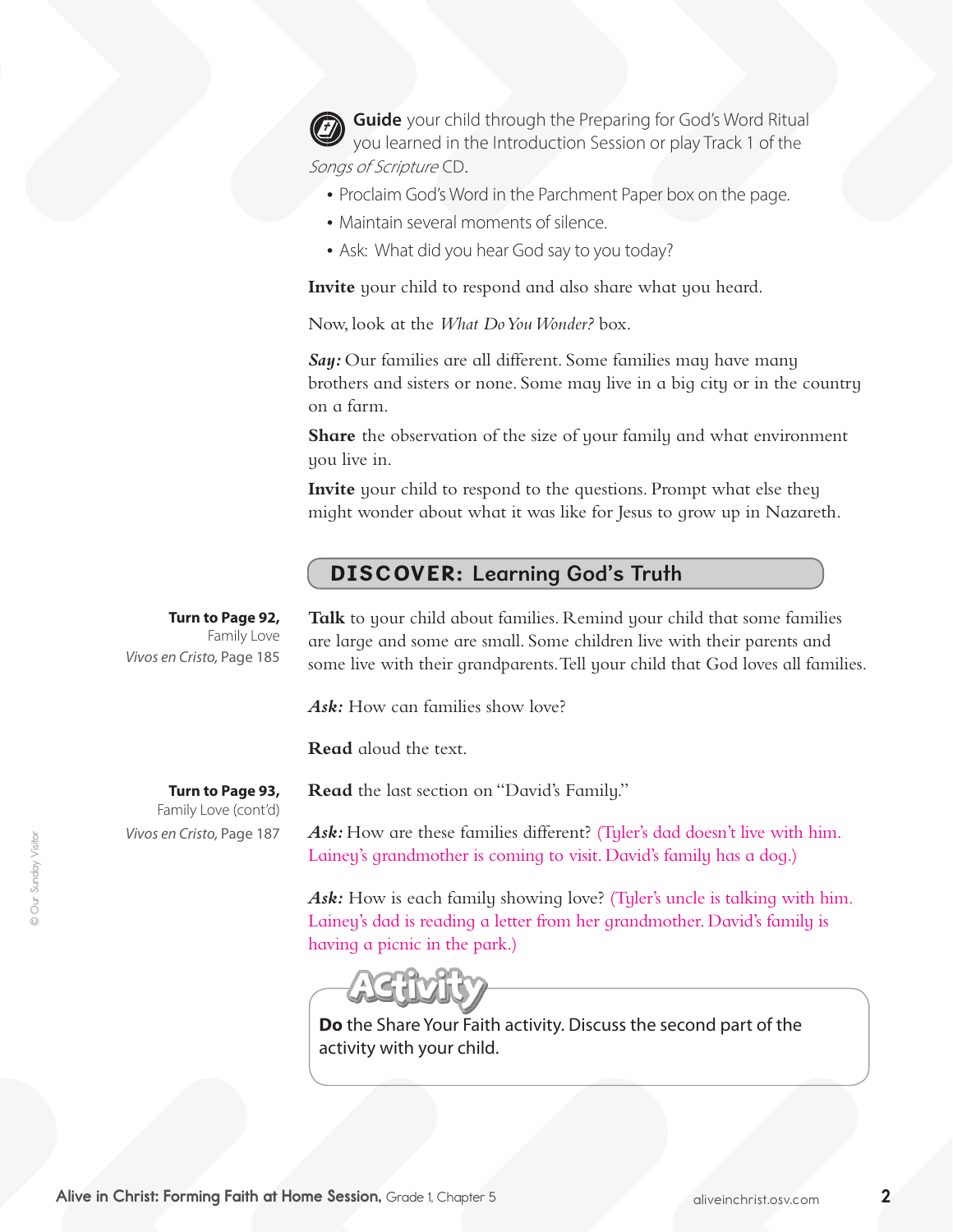*Parents, Consider This: There is no greater sign of our faith than when we show love. A dimension of love is an ability to be tolerant, to be non-judgmental, and to appreciate diversity. There may be diversity in the kinds of families in our neighborhoods and extended family. It is important that we show care in our conversations and actions towards others so that our children can learn respect for many different kinds of families. God loves all families, and, in doing so, invites us to act with love toward all families.*

**Read** aloud the introductory paragraph.

Ask: What was Jesus family like? (He grew up in family. He lived with Mary his mother and Joseph, his foster father.)

**Read** the next paragraph on this page. Point out the Catholic Faith Words **Mary** and **Holy Family**. Move to the Catholic Faith Words box and review what it says about those words.

**Tell** your child that Jesus' family shared God's love with each other, just like your family does.

**Read** the introductory paragraph on this page.

**Ask** how Jesus is different from other humans. (He is God's Son.He is God. He is divine.)



**Proclaim** the Scripture story, "The Boy Jesus."

**Do** the gold-star activity. Help your child to complete this activity as needed.

*Parents, Consider This: In the busyness of daily life, we can forget how sacred the simple and everyday tasks of life could be if we did them with care for others in mind. Prayerfully think of them as ways to show your love. Think about this the next time you cook a meal, fold clothes, or drive the car pool. Each occasion is an opportunity to make our daily tasks a prayer.*

# LIVE: Living Our Faith

**Read** aloud the paragraph.

Ask: What are the names of the members of Jesus' human family?

**Discuss** the question,"What was it like for Jesus when he was growing up?"

**Do** the gold star activity. Read the actions on the left aloud. Talk together about which pictures are the best match for each action. Have your child connect the action with its matching picture.

**Turn to Page 94,** Jesus' Family *Vivos en Cristo,* Page 189

> **Turn to Page 95,** A Day in Nazareth

*Vivos en Cristo,* Page 191

*Vivos en Cristo,* Page 193

**Turn to Page 96,**  Our Catholic Life